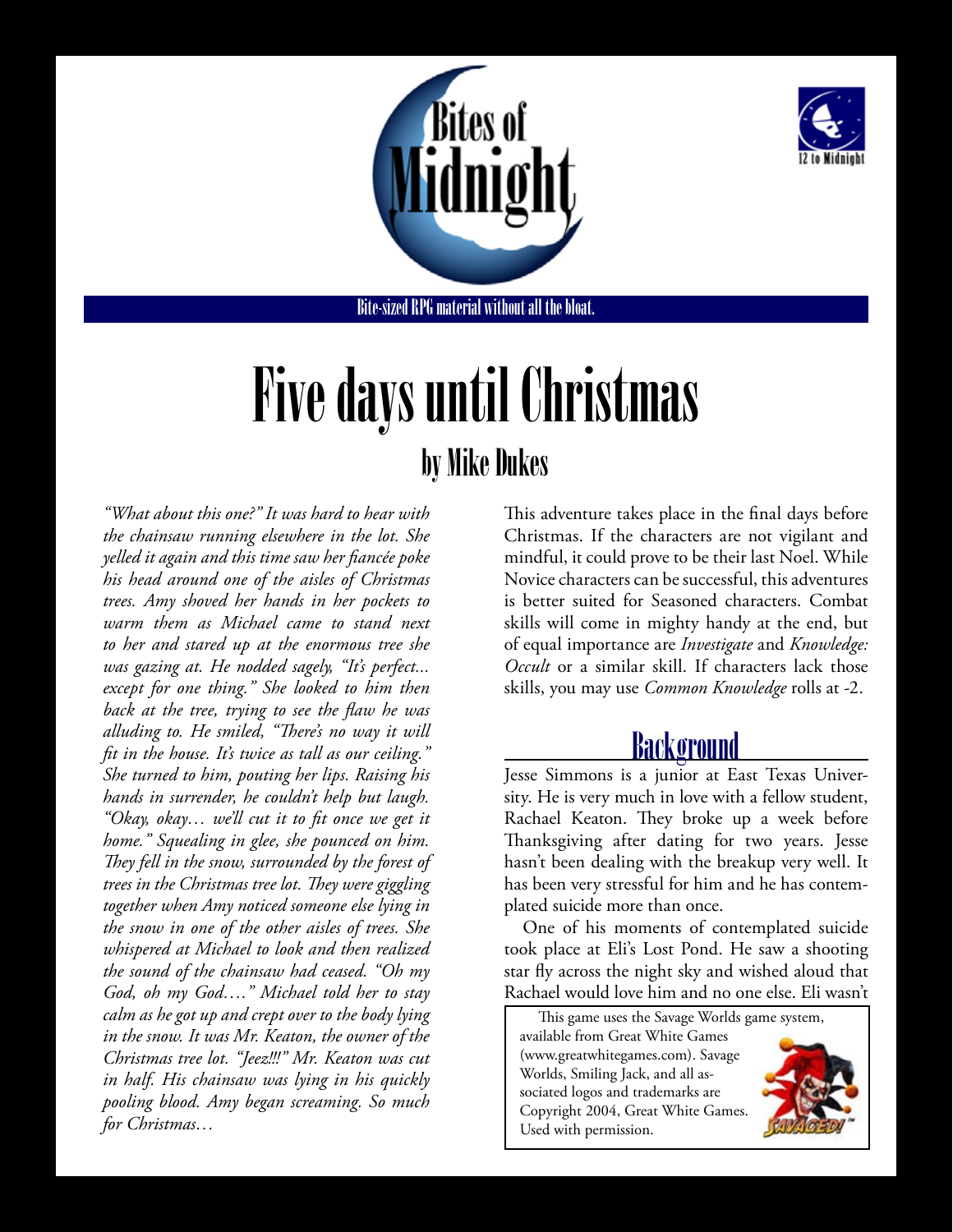

the only one at the pond that night. Something else was as well. The wind suddenly whistled through the trees and the icy water of the pond broke through the ice and began to swirl. From the pond, a beautiful woman stepped out. Jesse fell to his knees, thinking he'd gone insane. The beautiful woman seemed to read his mind. She told him she could grant his wish. She could make Rachael love him and only him but there would be a price to be paid. Jesse didn't hesitate. He didn't even ask what the price would be. He agreed then and there, begging this beautiful water nymph to grant his most heartfelt wish. The deal was sealed with a kiss. She told him that on Christmas, Rachael would have no one but him.

Jesse opened his eyes and found himself lying at the edge of the pond. He must have dreamed it all. But why was there water on his face? He picked himself up and headed back to his truck. The next few days he was unable to find Rachael at her apartment. She had gone home for the holidays. He drove by her parent's house and noticed people coming and going. He stopped someone and asked what was going on and learned that her father, Jack Keaton, had died in an accident at his Christmas tree lot. Poor Rachael… she had loved her father a great deal.

Though he doesn't realize it, Jesse has made a deal with the same demon with whom Eli Crenshaw made a pact back in 1852 (see **[Interview 5](http://12tomidnight.com/campaign-setting/)** of the *Jennifer Ridge Transcripts* on the 12 to Midnight website). Like Crenshaw, Jesse's happiness comes at a terrible price. The demon will kill Rachael's family, leaving her no one in life to love but Jesse. Then in one year, Jesse himself will die. Such is the nature of the beast.

It shouldn't take the characters long to realize that the Keaton family is being targeted by *something*. No doubt, Jesse will come under scrutiny due to his constant calling and stalking. With luck, the heroes will be able to get Jesse to admit his wish made at the pond. From there, the characters can research the pond and learn of Eli Crenshaw's fate. Once they learn of what befell Crenshaw, their course of action should be obvious. They have to stop the spirit and try to protect Rachael's family. A binding spell or an exorcism must be performed at the pond. If the characters know nothing of exorcisms, the GM can introduce the aid of a local priest who knows the ritual. However, it should take some convincing on the part of the heroes.

Jesse made his deal on the 17<sup>th</sup> of December. The Pond Devil didn't waste any time. Unknown to the rest of the Keaton family, Joyce Keaton (Rachael's mother) suffered a stroke and died during a near-riot at the AllMart in Jasper. She was trying to be one of the lucky few to get their hands on a new video game system that her 14 year old son Christopher desperately wanted. Unfortunately, a lot of other parents had the same idea and the store had already announced that it had only 20 of the game consoles. When the doors opened that morning, the crowds rushed in. Two people were hurt in the rush. Joyce Keaton died. The Pond Devil then possessed her body. That was the morning of the 18<sup>th</sup>. It returned home to Pinebox (with the video game!) and spent time observing its prey. The father, another daughter, and a son would have to die before the 25<sup>th</sup>. The Pond Devil would have a very merry Christmas, indeed.

### A tree by any other name… Dec. 20

The adventure begins for the heroes on December 20<sup>th</sup> at the local Christmas tree lot ran by Jack Keaton, Rachael's father. As to why they are there, that's up to you. Possible ideas include the obvious: they're there to get a tree. Or perhaps they're friends of Jack Keaton and are there lending a hand. Maybe one of the heroes is on a date with Christie Keaton and decided to stop by and say hello to her father. Use whatever works best for your group.

The tree lot is on 20 acres of land owned by the Keatons and used every other Christmas. Trees are sold for \$30-\$50 depending on size. He also sells fresh wreathes on site as well. Buyers walk the aisles, choose their tree, then summon Keaton or one of his workers to cut the tree down and help load it into their vehicles. Strings of Christmas lights along the outer perimeter of the lot help it easily be seen from the road.

Allow the heroes to wander a bit. Be sure to point out little things like the number of empty spots in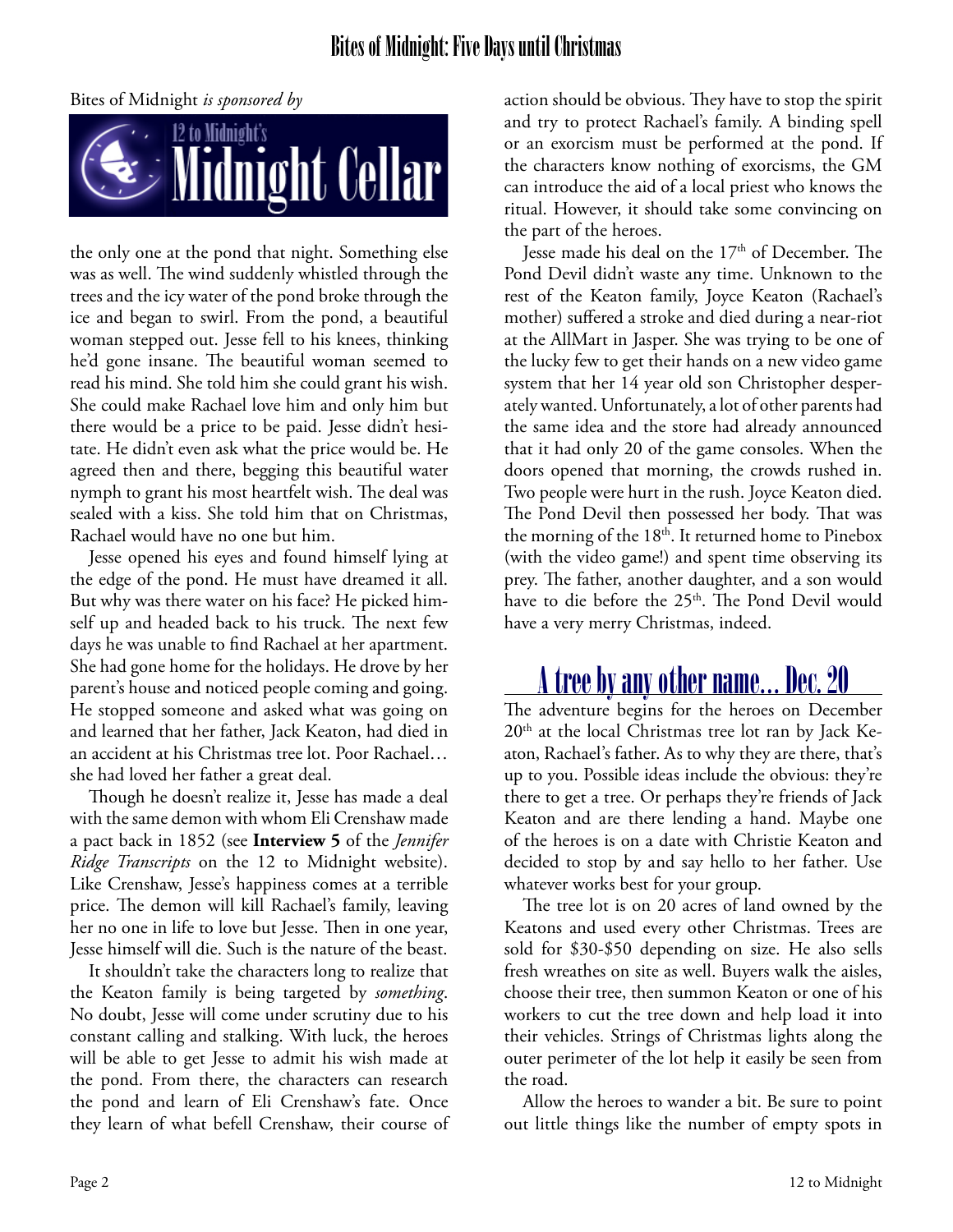the lot since it is so close to Christmas, the small dog running around and the hapless owner chasing it, and the smattering of buyers getting their trees now in hopes of lower prices. Eventually, have the characters encounter Jack Keaton. Jack is a likeable guy of 47 years wearing a thick coat and a Santa hat. If his beard were white, he'd make a perfect Santa. Have him talk up the heroes, chatting about last minute Christmas shopping, expected snow, family during the holidays, and so on. The goal is to make Jack seem more like a real person, someone the characters could consider a friend in time. Build him up, because he's about to get cut down.

While the characters are talking with Jack or watching him, he begins cutting a tree with his chainsaw. Have the heroes make a *Notice* roll -2. If they succeed, they witness something that should not be… and something horrible. While the heroes watch (regardless of whether they succeeded on their roll), Jack begins to cut the tree and suddenly the chainsaw jerks back and he's unable to control it. It buries in his chest. His finger apparently is stuck on the throttle as the saw continues tearing into him. It's over in seconds but it seems like forever. Jack's dead hand falls from the saw and it shuts off. Jack Keaton is dead.

Any heroes who made their *Notice* roll did not just see the chainsaw jump back… they saw a misty form leap from the snow under the tree and push the saw back into Jack. A second *Notice* roll reveals that the front of Jack's coat and pants is soaking wet… and not just with blood. It is almost as though someone threw a bucket of water on him. Examining the chainsaw yields nothing. It appears to be in perfect working order. If the heroes examine the tree, a *Notice* roll -2 reveals a small, smooth stone in the snow. A *Common Knowledge* roll reveals that it is a stone worn smooth by water. No other such rocks are in the area.

#### *Psst! The rock was slipped into Jack's pocket by the Pond Devil. It allowed the Devil to sense all Jack's actions and use its supernatural powers on him by transferring itself through the stone.*

Regardless of the *Notice* roll, allow them to see that the chainsaw never actually touched the tree. The tree hasn't a mark on it.

By this point, someone should hopefully have called the police. The police arrive along with an ambulance from Carter Greystone Memorial Hospital. The police question everyone present but it seems pretty obvious that this was an accident. Yeah, right. The characters now have to decide their next move. If they saw the Pond Devil's form when it attacked, then they know this was no accident. If they didn't see it, then this indeed seems to be a horrible accident. Regardless, you should prompt them that if nothing else, they should visit the Keatons to offer their condolences and attend Mr. Keaton's funeral to pay their respects.

There is not much to research immediately. Officially, the death will be ruled an accident due to stroke. If they have any connections in the police department, a successful *Persuasion* roll reveals that tests showed the chainsaw to be in perfect working order. Also, there was no initial cut mark on the tree. The chainsaw never touched it. The coroner claims death was caused by a stroke which, in turn, caused Keaton to loose control of the saw. The safety on the saw did not engage because Keaton never released the trigger. If the heroes wait, the same information is in the next day's newspaper.

Looking into Jack Keaton's background shows he was a chemical engineer at Borden Chemicals. Everyone in town liked him and his Christmas trees were always sought after. He had no ties to anything occult related.

#### Visiting the Keatons

At the Keaton household, the family is in obvious grief. Numerous friends arrive in the coming days to offer their condolences. If the characters choose to visit, they find Jack's two daughters Christie and Rachael both at the house, as well as his wife Joyce and son Christopher. Christie and Rachael try to keep their spirits up by talking about their fond memories of camping or fishing with their father, or his reactions to their boyfriends.

If the characters go to the Keaton household, have them make a *Notice* roll. If succesful, they notice a car parked a couple of houses down from the Keaton's home with a man at the wheel. He appears to be intently watching the Keaton house with a cell phone to his ear. Should the characters choose to confront him, he explains that he is Jesse Simmons, Rachael Keaton's boyfriend. He claims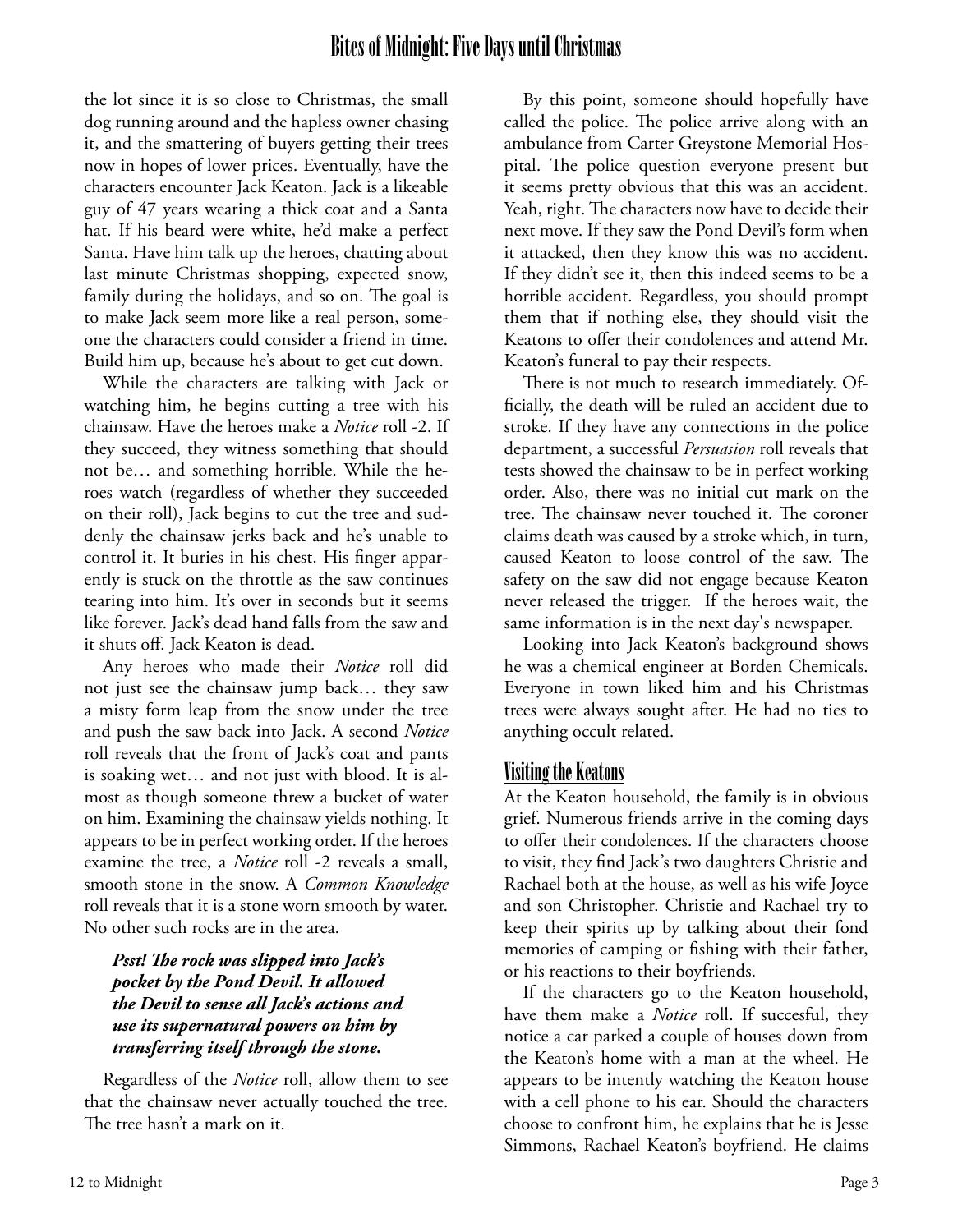to not want to disturb her but he wants to be there for her since all she has is him and her family.

Simmons requires a successful *Persuasion* roll to be convinced to go into the Keaton home with them. If the heroes try to interrogate Jesse about Jack Keaton's death or get further information about his breakup with Rachael, he is a dead end. Simmons does not yet realize he is the cause of the death. As for his break-up with Rachael, he has no clue since she wouldn't tell him why but he suspects another man may be in her life though he has no proof of this.

If the heroes visit the Keatons without Jesse, he calls the house while they are there. Christie answers the phone. A *Notice* roll allows the heroes to hear the following: "*No! She doesn't want to talk to you. Stop calling!"* She then hangs the phone up and when Rachael asks who it was Christie claims it was a wrong number. A hero with a successful *Persuasion* roll can get Christie to reveal that the caller was Jesse Simmons, Rachael's ex-boyfriend.

If the characters bring Jesse with them, a successful *Notice* roll allows them to see a definite unease in Rachael when Jesse walks in. Christie immediately tells him he is not welcome at the house. If asked why, she reveals that Jesse has been calling the house every day and stalking Rachael. Jesse begs Rachael to talk to him but before she can answer, Christie tells him to get out or she'll call the police. Jesse leaves to avoid trouble. If the characters ask, they are told of how Jesse and Rachael dated for two years before Rachael recently ended the relationship. If asked why, she'll say she needed space. See **The Breakup** (page 6) for the scoop**.**

Christopher, the sisters' little brother, walks through from time to time, going from the kitchen to his room. He is basically eating away his grief. He sits in his room and plays video games or reads comic books while munching away on whatever food well-wishers bring to the house. He is in shock about his father's death and not sure how to deal with it.

Observant characters notice that Mrs. Keaton is not seeing visitors. If the characters ask, Christie or Rachael can tell them that their mother was a nervous wreck so her doctor gave her something to calm her nerves. She has been in her bedroom the whole time. The girls are worried about their mother, fearing she will never recover from the loss.

#### More stones

Sometime during their visit(s) make secret *Notice* rolls for the heroes. A success with a raise reveals stones in the house just like the one they (hopefully) found at the tree lot. There is one in each window sill. Further investigation reveals at least one in each room of the house. This is how the Pond Devil keeps track of its prey while it lays in the bedroom as Mrs. Keaton….

Neither Christie nor Rachael has any idea where the stones came from, but assume them to be something one of their parents put in the house. Rachael remembers being taken to Wilson Quarry by her father when she was younger. She will assume he placed the stones in the house and refuses to allow them to be removed.

*If the heroes decide to research the stones, either an Investigation roll -6 or a Knowledge: Occult roll -4 is required to learn that such stones were often carried by Indian shamans to better commune with water spirits.*

#### Away in a manger

If the heroes decide to visit Jesse, they find that he rents a house just off the ETU campus. There is nothing extraordinary about the place other than the near worship he seems to feel toward Rachael. Pictures of her are everywhere. If you want to push the crazy ex-boyfriend angle, have some personal items of Rachael's hidden in a box (underwear, hair, whatever you can think of).

If questioned, he honestly admits his love for his ex-girlfriend. If questioned prior to Christie's death, he has no idea that he is responsible. After her death, he suspects that he is responsible and "breaks" if questioned. If the heroes do not get to him, he goes to Rachael to admit what he has done… all for love, of course. If things are going slow and you want to pick up the pace, have Jesse reveal (after an *Intimidation* test of Wills or *Persuasion* roll) that he had came close to suicide many times since his break-up. He feels better now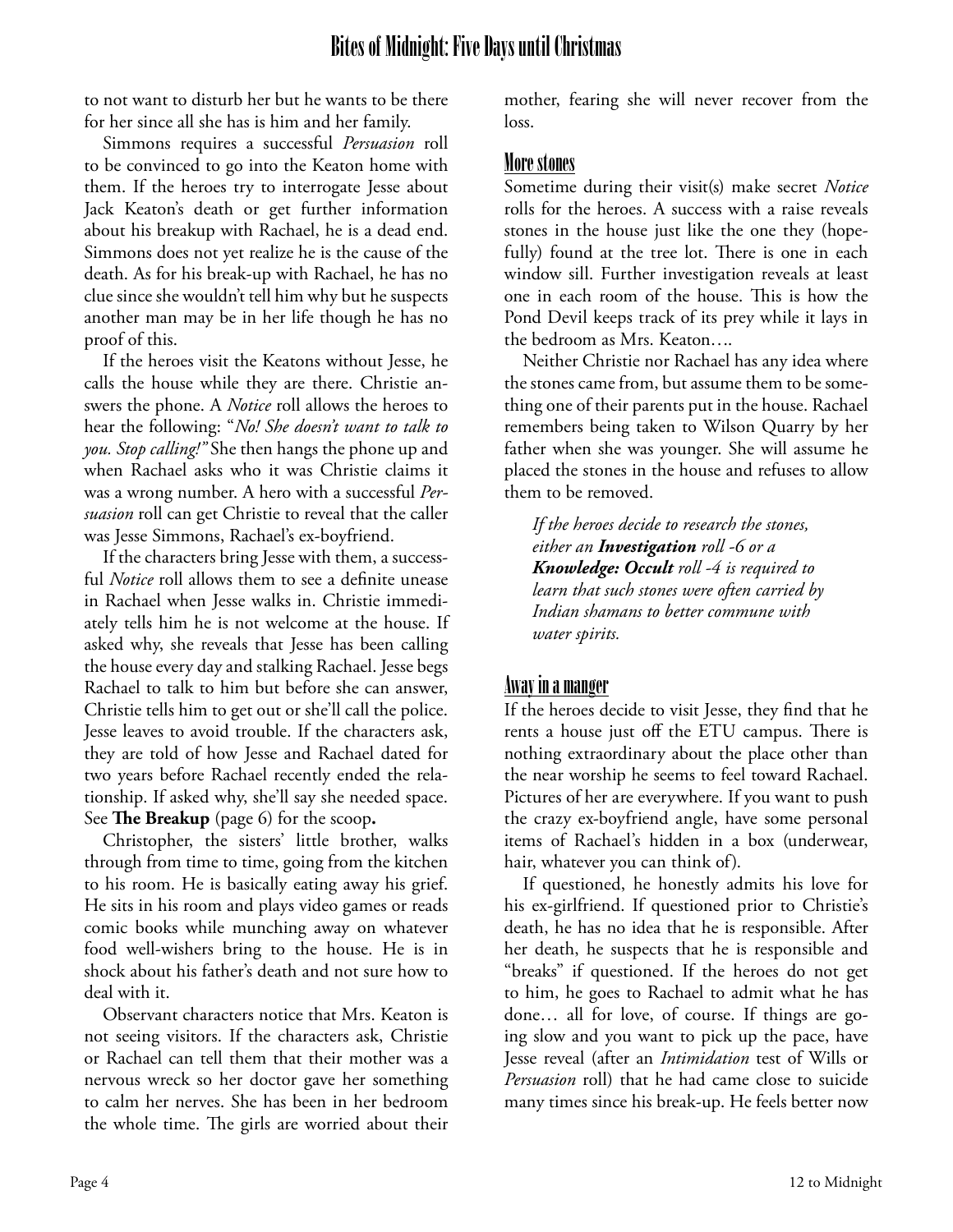though… since he had his vision. Let him spill the beans about his deal.

### Light up the tree! Dec. 22

On the 22nd of December, the Pond Demon strikes again—this time, while Rachael is in the shower and Christopher is in his room. "Mrs. Keaton" is lying on the couch and asks Christie to turn on the Christmas tree lights. If you choose for this murder to happen while the heroes are not present, it happens as follows. As Christie goes to plug in the lights, the demon leaves Mrs. Keaton's body and, grabbing Christie, act as a conductor between the wall outlet and Christie. Using its powers, it draws forth more electricity from the normally 120v outlet and kills Christie. The lights go out in the house, and Christie's siblings come into the living room to find their mother passed out on the couch and Christie burnt to a crisp and lying in a pool of water.

If the characters are at the house when you choose to do this, to avoid detection the demon resorts to focusing its power through a stone on the floor by the Christmas tree. A successful *Notice* check -2 allows the characters to see Christie's clothes become transparent with water the instant before she is electrocuted. Draw initiative cards for any heroes who made the roll and for the devil. If a hero wins initiative, he or she can pull Christie to safety with a successful *Agility* roll. The Pond Devil's watery form then bursts up from the stone on the ground and howls in fury before disappearing. Mrs. Keaton appears to have passed out from fright. If a hero wins initiative but fails the *Agility* roll, he suffers 3d6 damage from electrocution.

#### I don't feel very merry

If the heroes were present when Christie died, they may have a pretty certain idea this is the work of the supernatural. Even if they weren't, the coincidence is too great to ignore. Unfortunately, they still have little to go on. Luckily, when Jesse learns of Christie's death (or near-death) he puts two and two together. Fearing what he has done, he goes to Rachael and tries to warn her. If the heroes are known as the type who deal with the supernatural or have given him the impression that they could help, he contacts them. If he does not contact them, Rachael might. It all depends on how well the heroes know the Keatons and how much they have ingratiated themselves to the family.

Jesse still does not want to believe this is real. Unless the heroes stop him, he drives to the pond and attempts to get the "beautiful woman" with whom he made the deal to take it back. If no one is with him, he walks into the icy water to offer himself instead of the Keatons. The Devil drowns him and takes his soul now instead of later, but still hunts down the Keatons to finish the bargain.

#### Wise men with a purpose

Once they know of Jesse's deal, the heroes can do some research on the Pond. A small sign on the walking trail bordering the woods claims that the pond nature preserve was named for early Pinebox settler Eli Shaw.

If the characters visit the library, they can learn the following with a successful *Investigation* roll.

| Roll           | <b>Result</b>                                                                                                      |
|----------------|--------------------------------------------------------------------------------------------------------------------|
| <b>Success</b> | During a drought, Eli found the Lost Pond and it saved<br>the community. He died one year later.                   |
| 1 Raise        | Legend says he made a deal with the Devil and the pond<br>was his prize but the price was his life one year later. |

Research at the Pond itself can yield some interesting results as well.

If the heroes think to take a digital recorder to the pond to attempt catching some EVPs (Electronic Voice Phenomena), have them roll *Smarts*. A success allows them to catch some vague whispers that sound like someone begging for help. A Raise allows them to make out Jack and Christie's voices begging for help.

A séance held at the pond (successful *Knowledge: Occult*) results in the wind blowing stronger and the ice cracking on the pond. If a Ouija board is used, two words are spelled out: Joyce Dead. What the heroes make of that is up to them.

A *Knowledge: Occult* roll reveals the best ways for stopping the Pond Devil.

| Roll    | <b>Result</b>                                                                      |
|---------|------------------------------------------------------------------------------------|
| Success | Fire harms this Devil                                                              |
| Raise   | An exorcism at the Pond is the only way to perma-<br>nently destroy the Pond Devil |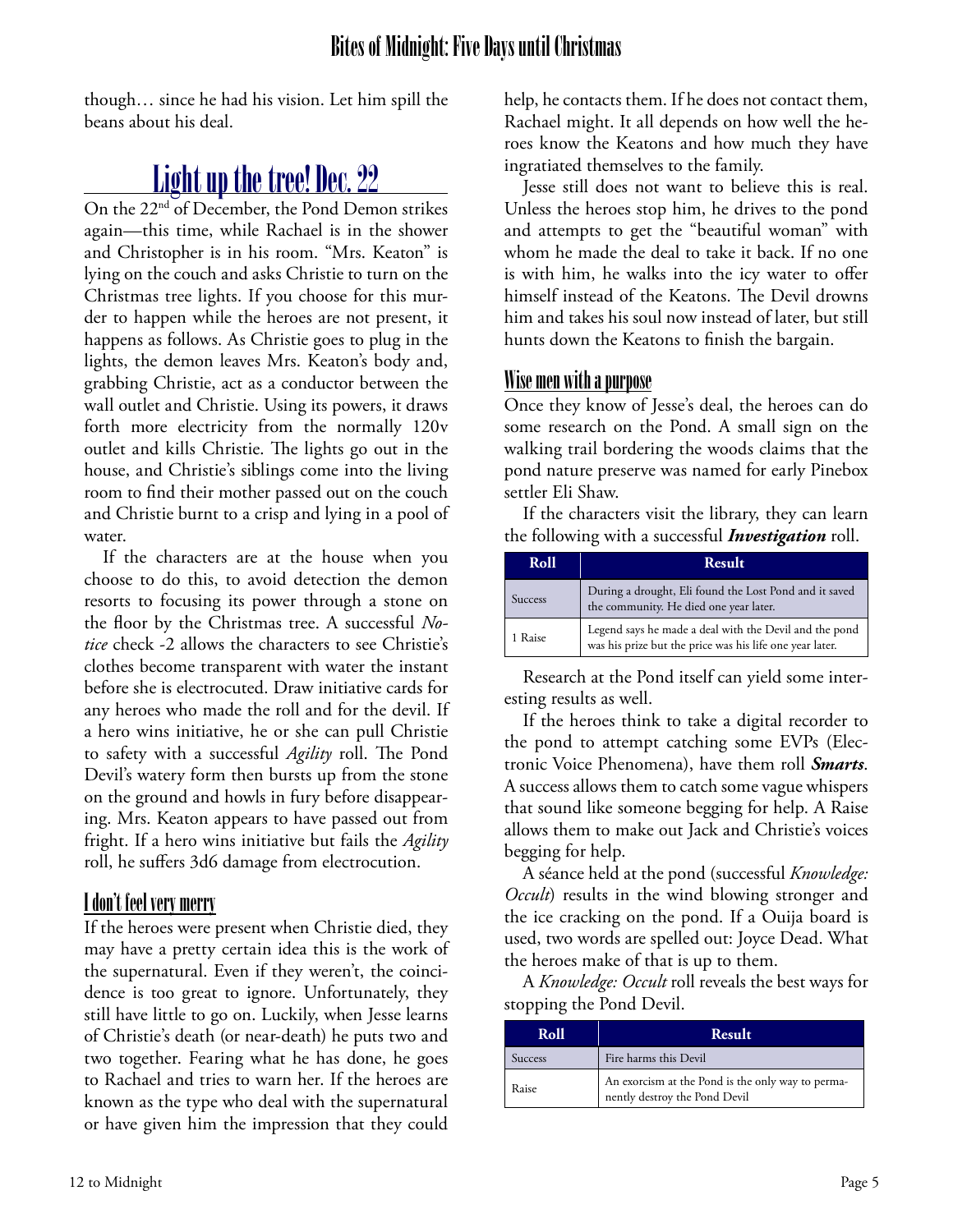The pond must be blessed through an Exorcism. If none of the heroes have access to the Exorcism ritual (*Knowledge: Occult and the rites of exorcism required, a contested Spirit roll between Caster and the Devil on final round of casting. +1 to Caster for each person assisting*) a local priest might be convinced to lend his aid. The ritual takes 10 rounds to complete, during which time the Pond Devil attempts to finish off the Keatons and slay the heroes as well. It uses Mrs. Keaton's body to its advantage, striking the heroes when they least expect it. Once Joyce Keaton's body is destroyed, the Pond Devil manifests physically at the pond in 1d4 rounds. This thing has been around for centuries… it does not go quietly.

### Sugar plumbs dancing… Dec. 24

If the heroes do nothing or are slow to act, the Pond Devil kills Christopher on the 24<sup>th.</sup> It drowns him while he is in the shower. It sneaks in as Mrs. Keaton if possible and drown him so as to create more fear and confusion when he sees his mother drowning him. If the heroes are present, this is an opposed Strength test between the possessed Joyce and her son. Assuming she is winning, use the standard drowning rules in Savage Worlds. If it succeeds, it leaves Joyce Keaton's body there atop her son and returns to the pond. Rachael will have no one left, and will find herself clinging to Jesse for support… no one left to love but him.

#### A long winter's nap

The climax comes when the heroes (hopefully) learn what they can of the Devil and take the fight to it at the Pond. If Joyce Keaton has not been destroyed, it does its best to kill the rest of the Keatons (except Rachael) to fulfill the bargain. If the Keatons are dead, it has Joyce drive to the pond and pretend to be there to help. It attacks whoever is performing the Exorcism. If Joyce's body is destroyed, the Pond Devil manifests in 1d4 rounds and tries its best to destroy its enemies before the exorcism can be completed.

#### Joy to the world

If the heroes succeed in finishing the exorcism, the Devil screams out as the water hisses and steams.

As the devil slowly looses cohesion and become normal water, the spirits of all those it has tricked or killed walks out of the water. Each one looks to the sky upon exiting the water and in a flash of light are gone. The Keatons, as a family, rise out and thank the heroes before vanishing in a blinding light. All is right in the world. If Jesse lives, he has a hard time getting Rachael to forgive him. But, she is carrying his child. What happens next is up to you. Merry Christmas!

### The Breakup

*Curious as to why Rachael left Jesse? She found out she's pregnant. She just wanted time to think and consider her options without Jesse pressuring her. If the heroes fail to destroy the Pond Devil, in one year she will be a single mother with little left of her sanity. What about the baby? Is her child normal after this? Like I said, the Pond Devil has been around for a long time… but that's a tale for another day.*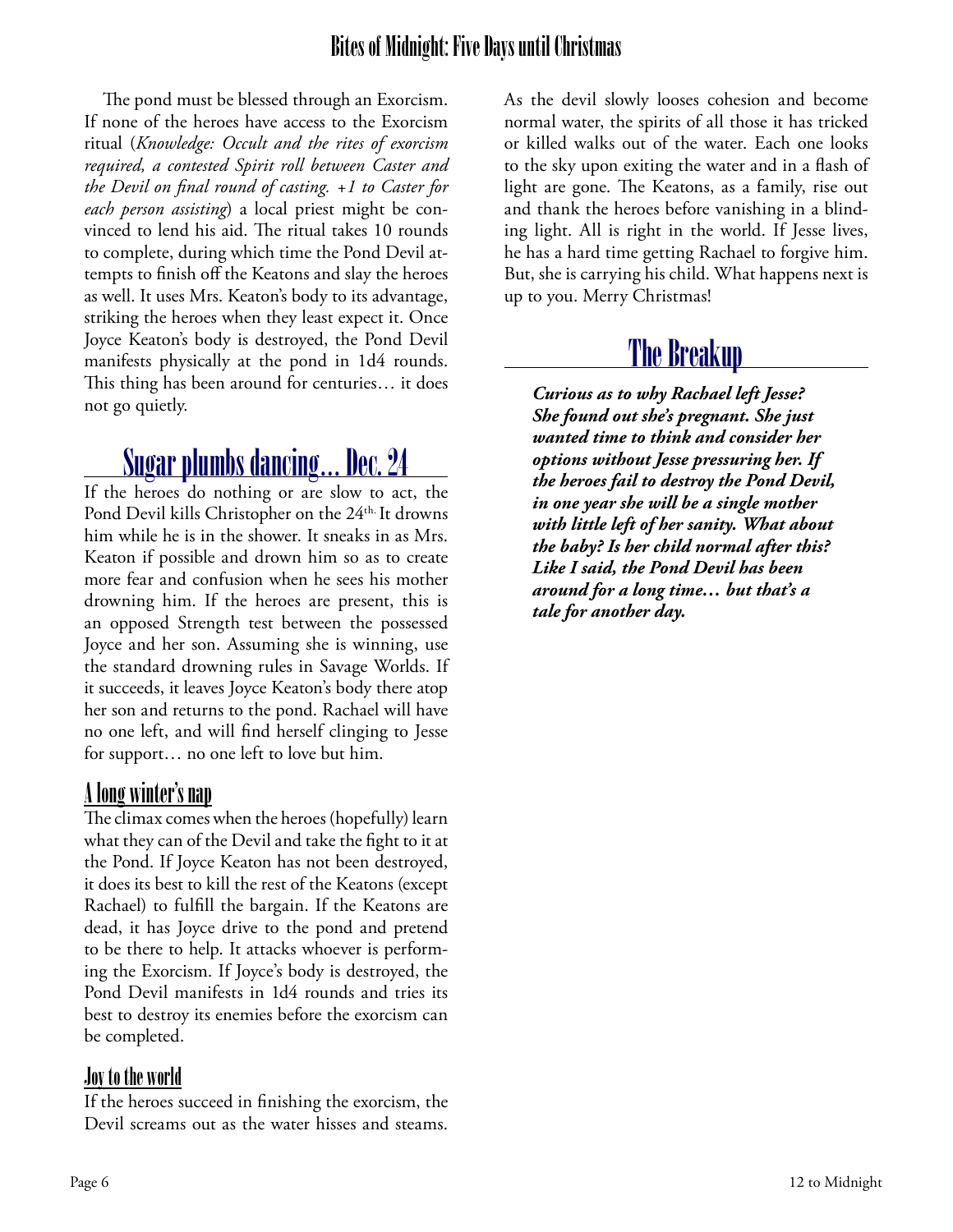## Cast of Characters

### Jesse Simmons

**Strength**: D6, **Agility** D6, **Smarts** D6, **Spirit** D6, **Vigor** D6

#### **Pace**: 6 **Parry**: 4 **Toughness**: 5

**Skills**: *Driving* d4, *Fighting* d4, *Gambling* d4, *Investigation* d6, *Knowledge: Art* d6, *Language: Spanish* d6, *Notice* d8+2, *Persuasion* d6

**Edges**: Alertness

#### Profile:

Jesse is a young man with a bright future. He's an Art major in his Junior year at ETU who has already landed some freelance work with some comic book companies. Jesse is madly in love with Rachael Keaton. He had planned on asking her to marry him on Christmas Day but then she broke up with him just before Thanksgiving. She claimed that she needed space but Jesse fears that another man has entered the picture.

Jesse calls Rachael at least six times a day (though she never seems to be home) and follows her home from the campus when his schedule allows. He is so torn up over the break up that on more than one occasion he has thought about ending his life. The last such time, he had been drinking out at the Lost Pond.

He was strongly considering walking out onto the ice in hopes of it breaking under him. The cold would numb his pain. Before he could act on his impulse, he saw a shooting star fly across the sky. Jesse never considered himself superstitious but he was desperate so he wished aloud that Rachael would love him and no one else. That is when the wind picked up and the trees seemed to bend unnaturally. The ice of the pond cracked and the water began to pool like blood. Soon there was no ice, just swirling water. That's when the lady of the water stepped out. She was so beautiful. Jesse was both thrilled and terrified. Cupping his face in her hands, she whispered that she had heard his wish and could grant it. She asked if that was what he wanted and Jesse answered, "Yes!" without thinking to ask what price he might have to pay. The beautiful woman kissed him on the lips and told him that on Christmas Day, Rachael would have no one but him.

Jesse woke up later, chilled to the bone. He lay at the edge of the iced over pond, his clothes drenched in freezing water. Thinking it the work of the alcohol, he went to his car and drove home. The deal he made was real. The beautiful woman was the Pond Devil and it will keep its end of the bargain. It will kill all of Rachael Keaton's family so she will have no one to love but Jesse. Then in one year, it will kill Jesse. Careful what you wish for…

### Rachael Keaton

**Strength**: d6, **Agility**: d6, **Smarts**: d8, **Spirit** d6, **Vigor**: d6

**Pace**:6 **Parry**: 4 **Toughness**: 5 **Charisma**: 2

**Skills**: *Boating* d4, *Driving* d4, *Fighting* d4, *Guts* d4, *Investigation* d6, *Knowledge: Law* d6, *Notice* d6, *Persuasion* d6, *Streetwise* d6, *Swimming* d4

**Hindrances**: Cautious, Loyal

**Edges**: Attractive

#### Profile:

Rachael Keaton is a Criminal Justice major at ETU in her Junior year. Her goal is to be a crime scene investigator like she sees on TV. For the past two years, she has been dating Jesse Simmons. She loves Jesse but when she learned that she was pregnant back in November she decided that she needed to distance herself from him so she could decide if she wanted to spend the rest of her life with him. She wanted to think things through before telling Jesse and having him pressuring her to marry him out of some sense of obligation.

Since she broke up with him, Jesse has called her non-stop and followed her around campus. Rachael's sister, Christie, says Jesse is a stalker and shut be in jail but Rachael knows better. Jesse is in love and confused. Rachael will wait until after the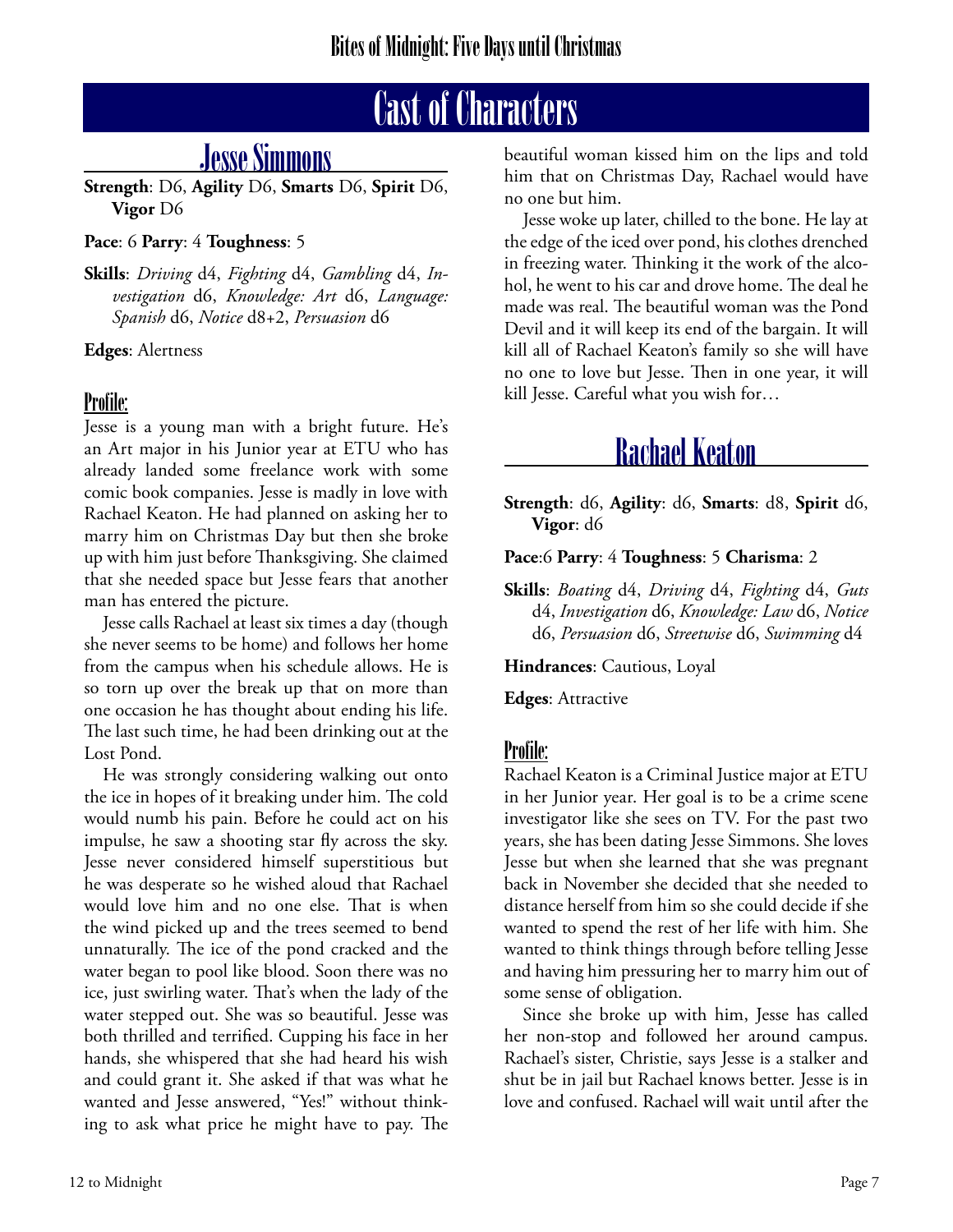holidays and then tell Jesse the truth. Until then, she'll try to keep Christie from calling the police.

Rachael is loyal to both her family and to Jesse. The deaths of her family members will be an incredible blow to her but she is a strong young woman.

### Christie Keaton

**Strength**: d6, **Agility**: d8, **Smarts**: d6, **Spirit**: d6, **Vigor**: d6

#### **Pace**: 6 **Parry**: 3 **Toughness**: 5 **Charisma**: 2

**Skills**: *Boating* d4, *Drive* d4, *Guts* d4, *Healing* d6, *Intimidation* d4, *Investigation* d6, *Knowledge: Medicine* d6, *Notice* d6, *Persuasion* d6, *Swimming* d4

**Hindrances**: Bad eyes (minor), Heroic, Loyal

**Edges**: Acrobat, Attractive

#### Profile:

Christie Keaton is every man's dream. She is a senior at ETU as a pre-med major. She is also the star of the ETU gymnastics team. She is a very strong person and lets no one push her around. She is particularly protective of her little sister Rachael. She takes the role of "big sister" quite seriously and it is this that has her angry at Jesse Simmons. Rachael has not told her why she broke up with Jesse, so Christie assumes he must have done something bad to her. Christie will do whatever she can to keep the creep away from her baby sister. While both Christie and Rachael could be called "daddy's girls", Christie is also extremely close to her mother Joyce. The death of Jack Keaton is horrible thing but Christie is determined to see that her family gets through the ordeal.

### Christopher Keaton

**Strength**: d4, **Agility**: d6, **Smarts**: d6, **Spirit**: d4, **Vigor**: d6

#### **Pace**: 6 **Parry**: 4 **Toughness**: 5

**Skills**: *Fighting* d4, *Guts* d4, *Investigation* d4, *Knowledge: Video Games* d6, *Notice* d4+2, *Shooting* d4, *Swimming* d4, *Throwing* d4, *Taunt* d4

**Hindrances**: Young

**Edges**: Alertness, Quick

#### Profile:

Christopher (Chris to his friends) is your average kid. He loves video games and comic books and movies. His favorite food is pizza and energy drinks are his friend. Being the only son, Christopher got to do things his sisters never did like go hunting. His father took him hunting often. It didn't matter if he was using a bow or a gun, Chris loved being out there with his father. Now that Jack Keaton is dead, Christopher is at a loss of what to do. He's never had anyone he knew die before. He doesn't know how to react. For this adventure, Christopher mostly remains in his room, so unless the heroes make an effort they rarely see him.

Joyce Keaton **(AKA the Pond Devil puppet) WILD- CARD**

**Strength**: d12, **Agility**: d6, **Smarts**: d10, **Spirit**: d12, **Vigor**: d8

**Pace**: 6 **Parry**: 5 **Toughness**: 8

**Skills**: *Boating* d6, *Fighting* d6, *Intimidation* d8, *Notice* d10, *Persuasion* d10, *Stealth* d8

#### **Special Abilities**:

**Undead**: +2 Toughness, +2 to recover from being Shaken, Called shots do no extra damage (except to the head), does not suffer from Wound modifiers

**Weakness**: Head shots are +2 to damage

#### Profile:

This is not the real Joyce Keaton, just her body. The Pond Devil has possession of her body and her memories. Destroying Joyce Keaton's body does not destroy the Pond Devil, but it does stun the thing for 1d4 rounds as it draws the part of itself controlling Joyce Keaton's body back to its home: the Pond.